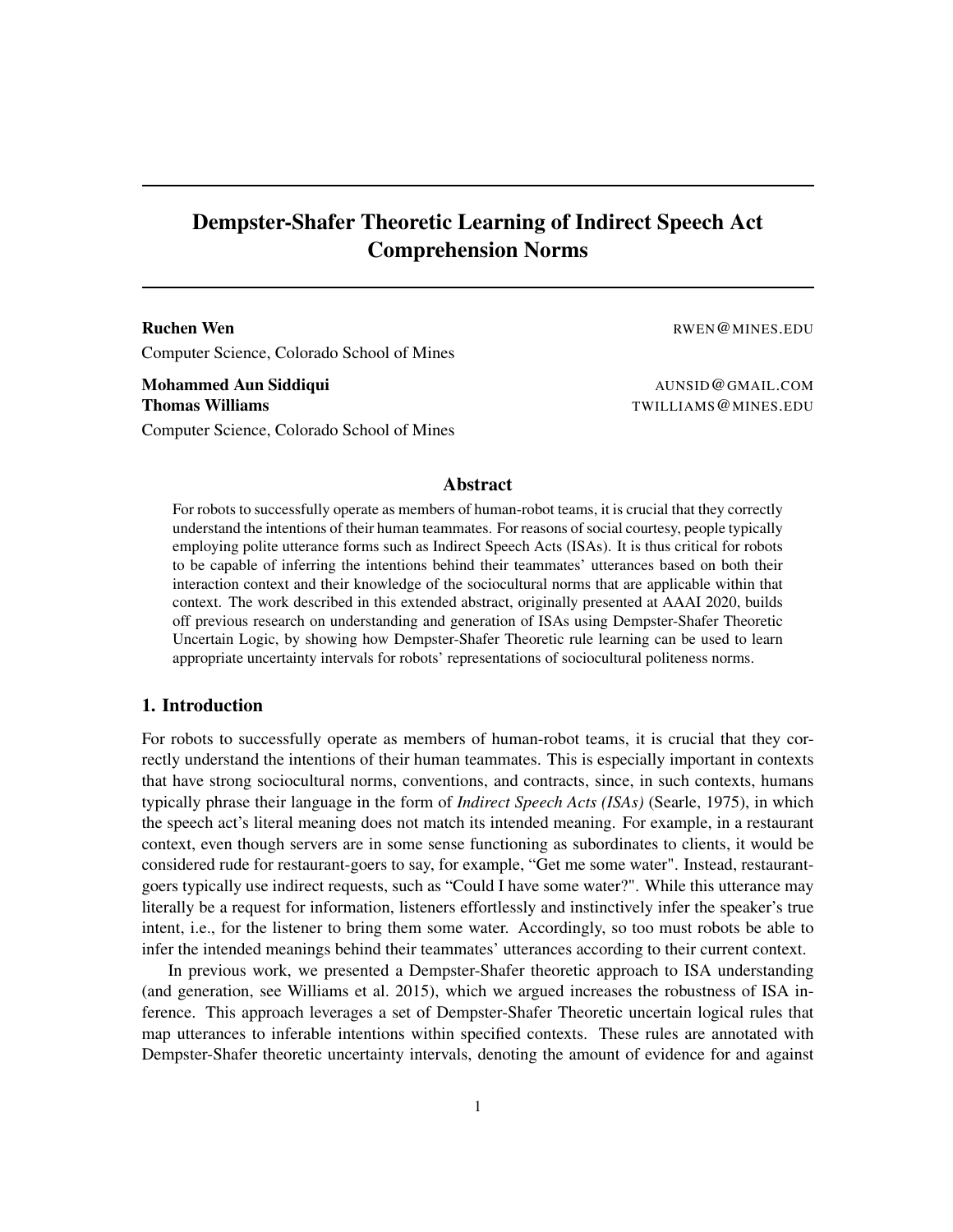(and the degree of ignorance with respect to) each rule. But while we provided mechanisms for online adaptation of these rules when corrections are explicitly provided, we did not provide any mechanisms for initially learning these intervals from observation, requiring AI practitioners to initially handcraft rules' uncertainty intervals based on their own intuitions. In this work (originally presented at the Thirty-Fourth AAAI Conference on Artificial Intelligence (AAAI-20) (Wen et al., 2020)), we show how recent work on Dempster-Shafer Theoretic rule learning, originally developed and applied in the context of social and moral norm learning, can also be applied to learn Dempster-Shafer theoretic sociocultural politeness norms.

## 2. Dempster-Shafer Theortic Norm Representation and Norm Learning Problem

Dempster-Shafer theory is a belief-theoretic uncertainty-processing framework (Shafer, 1976), which has notions of belief and plausibility that are close to the inner and outer measures in probability theory (Fagin & Halpern, 2013). It is often interpreted as extending traditional Bayesian frameworks (e.g., Pearl 2014) with the ability to directly express both *uncertainty*, which is represented in the mass function, and *ignorance*, which is represented in the amount of evidence not assigned to elementary events.

We leverage DS Theory to enable uncertainty- and ignorance-sensitive representations for *pragmatic rules*: sociocultural linguistic norms usable for both ISA understanding and generation. A *Norm*  $N$  is an expression of the form:

$$
\mathcal{N} := u \wedge C \Rightarrow i
$$

where *u* represents an utterance, *C* represents a possibly empty set of contextual conditions and *i* represents a possible intention that can be inferred from utterance *u* and contextual conditions *C*.

A sociocultural linguistic *Belief-Theoretic Norm* (cf. Sarathy et al., 2017) N is an expression of the form:

$$
\mathcal{N}:=u\wedge C\Rightarrow_{[\alpha,\beta]}i
$$

where each norm is associated with a Dempster-Shafer theoretic uncertainty interval [ $\alpha$ ,  $\beta$ ] ( $0 \leq$  $\alpha \leq \beta \leq 1$ ).

To learn these uncertainty intervals for sociocultural linguistic norms, we use the Dempster-Shafer theoretic norm learning algorithm presented by Sarathy et al. (2017). This algorithm takes as input a finite set of data instances, and updates the beliefs and plausibilities of candidate norms as it iterates over each data instance. While Sarathy et al. (2017) originally present this algorithm in the context of learning context-sensitive social and moral norms from human data, their approach is sufficiently general that we can easily apply it to our own norm learning problem. To do so, we begin by gathering data in a two-stage experimental process similar to that used by Sarathy et al. (2017).

## 3. Experiments

Our first experiment was used to identify candidate ISA understanding norms. In this experiment, each participant was shown a sentence and asked to write down everything they could think of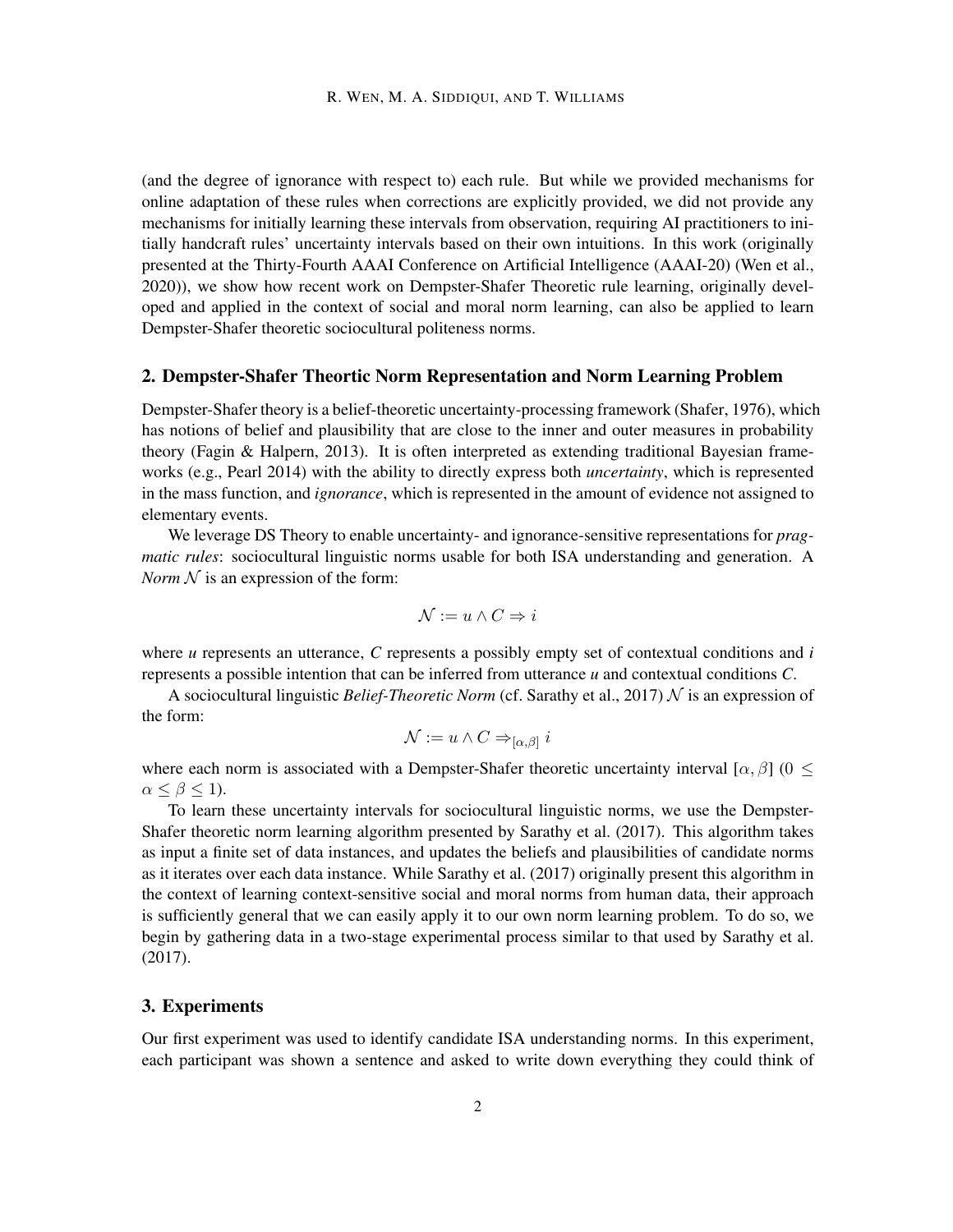that the speaker might have meant by that sentence. 19 sentences in conventionalized ISA form were used in this experiment, chosen according to the taxonomies given by Briggs et al. (2017) and Searle (1975), and phrased to evoke a context in which speakers regularly expect sociocultural politeness norms to be used when interacting with robots (Williams et al., 2018; Foster et al., 2012). 163 U.S. participants were recruited for this experiment, yielding an average of 11.4 responses (min=7, max=17) and 4.89 unique intentions (min=3, max=7) per sentence. Across all utterances, we collected 178 total responses, comprising 25 unique intentions. Table 1 shows data collected for the sentence "*Could I have some noodles?*".

| Could I have some noodles?                                           |                                       |           |
|----------------------------------------------------------------------|---------------------------------------|-----------|
| Response                                                             | Logical Interpretation                | Frequency |
| "The speaker wants the hearer to get them some noodles"              | $want(S, get\_for(H, S, noodes))$     |           |
| "The speaker wants to order noodles from the hearer"                 | $want(S, order\_from(S, H, noodles))$ |           |
| "The speaker wants the hearer to share noodles with them"            | want(S, share with (H, S, no odles))  |           |
| "The speaker wants the hearer to believe that the speaker is hungry" | want(S, believe(H, hungr)(S)))        |           |

Table 1. An example of results from our first experiment.

Our second experiment collected training data that could be used to learn uncertainty intervals for the norms identified in the previous experiment. Specifically, in this experiment, we collected human judgments as to whether different intentions were appropriate for different utterances in different scenarios. These scenarios were generated based on the sentences used in the first experiment and each scenario was a combination of an environmental context and a social context. This experiment was conducted as a live, in-person laboratory study. The participant was first introduced to an experimental context, in which they were either working as a waiter, or not, and in which they were either situated in a restaurant, or at a friend's house. We presented a different experimental context in each of the two rounds for every participant. Each participant was then shown five sentences, each of which was followed by six candidate interpretations of that sentence from the first experiment. Participants were asked to select all interpretations from among those options that they believed to be interpretations of the presented sentence. Table 2 shows the six possible intentions presented for the utterance "*Can you get some noodles?*". 37 participants were recruited for our second experiment. We collected 74 data points in total, with an average of 18.5 data points (min=17, max=20) collected in each context.

# 4. Learning Norms from Human Data

To use the data collected in Experiment Two, we began by categorizing the data into subsets reflecting different norm frames. Specifically, four different types of norm frames were created based on the experimental contexts used in the *detection* experiment.

Type 1: Norm frames containing norms mapping utterance forms directly to intentions regardless of context. These rules' parameters can be learned from all data collected with respect to utterance  $u$ .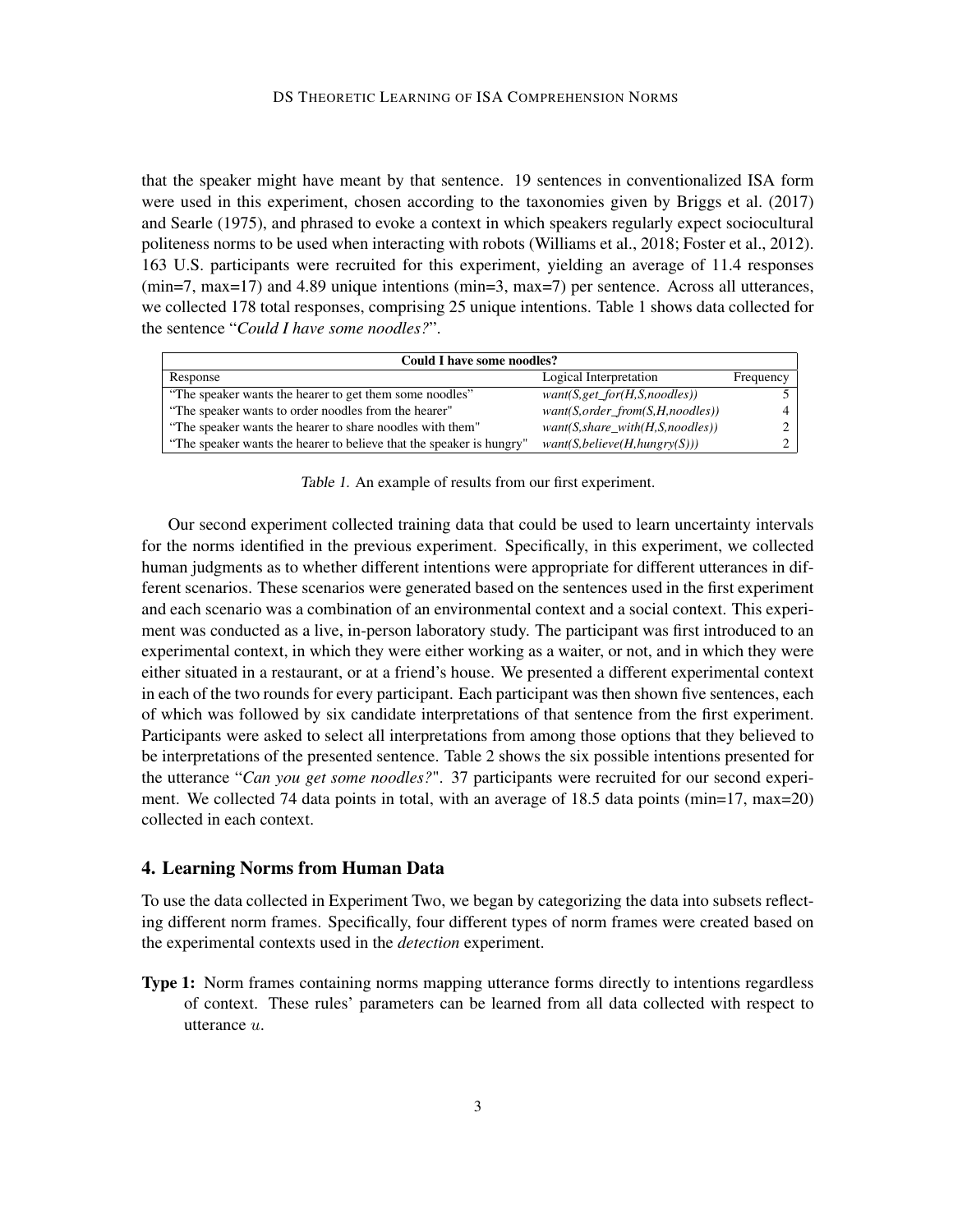#### R. WEN, M. A. SIDDIQUI, AND T. WILLIAMS

| Candidate Intention                                                            | Logical Interpretation                           |
|--------------------------------------------------------------------------------|--------------------------------------------------|
| The speaker wants the hearer to get them some noodles.                         | $Int_1 = want(S, get\_for(H, S, noodes))$        |
| The speaker wants the hearer to buy them some noodles.                         | $Int_2 = want(S, buy\_for(H, S, noodes))$        |
| The speaker wants to order noodles from the hearer.                            | $Int_3 = want(S, order\_from(S, H, noodes))$     |
| The speaker wants the hearer to believe that the speaker is hungry.            | $Int_4 = want(S, believe(H, hungr)(S)))$         |
| The speaker is asking the hearer for permission whether they can have noodles. | $Int_5 = ask(S, permission(H, have(X, noodes)))$ |
| The speaker wants the hearer to cook them some noodles.                        | $Int_6 = want(S, cosk\_for(H,S,models))$         |

Table 2. Candidate intentions presented for the utterance "*Can you get some noodles?*" in the *detection* experiment, along with the logical representations of those candidate intentions.

- Type 2: Norm frames containing norms mapping utterance forms to intentions under particular environmental contexts (e.g., being in a restaurant). These rules' parameters can be learned from all data collected with respect to utterance  $u$  under that particular environmental context.
- Type 3: Norm frames containing norms mapping utterance forms to intentions under particular social contexts (e.g., the listener is a waiter). These rules' parameters can be learned from all data collected with respect to utterance  $u$  under that particular social context.
- Type 4: Norm frames containing norms mapping utterance forms to intentions under particular combinations of environmental and social context. These rules' parameters can be learned from all data collected with respect to utterance  $u$  under that particular combination of environmental and social context.

Under the above criteria, we gathered 5 Type 1 subsets (corresponding to the five utterances) with 74 data instances for each norm frame, 10 Type 2 subsets (corresponding to the five utterances and two environmental contexts) with 37 data instances for each norm frame, 10 Type 3 subsets (corresponding to the five utterances and two social contexts) with an average of 37 (min=35, max=39) data instances for each norm frame, and 20 Type 4 subsets (corresponding to the five utterances, two environmental contexts, and two social contexts) with an average of 18.5 (min=17, max=20) data instances for each norm frame. Note that as we progress through these types of norm frames, we attempt to learn increasingly context-specific norms from increasingly limited datasets. For each of these norm frames, we provided the data commensurate with that norm frame to Sarathy et al. (2017)'s rule learning algorithm in order to learn uncertainty intervals for each norm in that frame.

After learning uncertainty intervals for each candidate norm, we must next select a subset of "justifiable" norms that should be included in the final norm system. This can be achieved by only accepting norms that reflect a sufficient level of confidence in the consequent given the antecedent. In this paper we will examine the effects of selecting only the subset of norms for which the center of the norm's learned uncertainty interval (i.e.,  $\frac{\alpha+\beta}{2}$ ) is above some threshold  $\tau$ . The left side of Figure 1 shows how the number of accepted norms declines as this threshold is reduced from 115 with threshold  $\tau = 0.5$  to 6 with threshold  $\tau = 0.81$ . If a lower value of  $\tau$  is chosen, a greater number of norms will be learned, but the agent may need to generate a greater number of clarification requests in the future; if a higher value is chosen, fewer norms will be learned but the agent may need to generate fewer clarification requests in the future. The right side of Figure 1 shows how Sarathy et al. (2017)'s norm learning algorithm converges to different uncertainty intervals for one of the norms selected with a threshold of  $\tau = 0.81$ .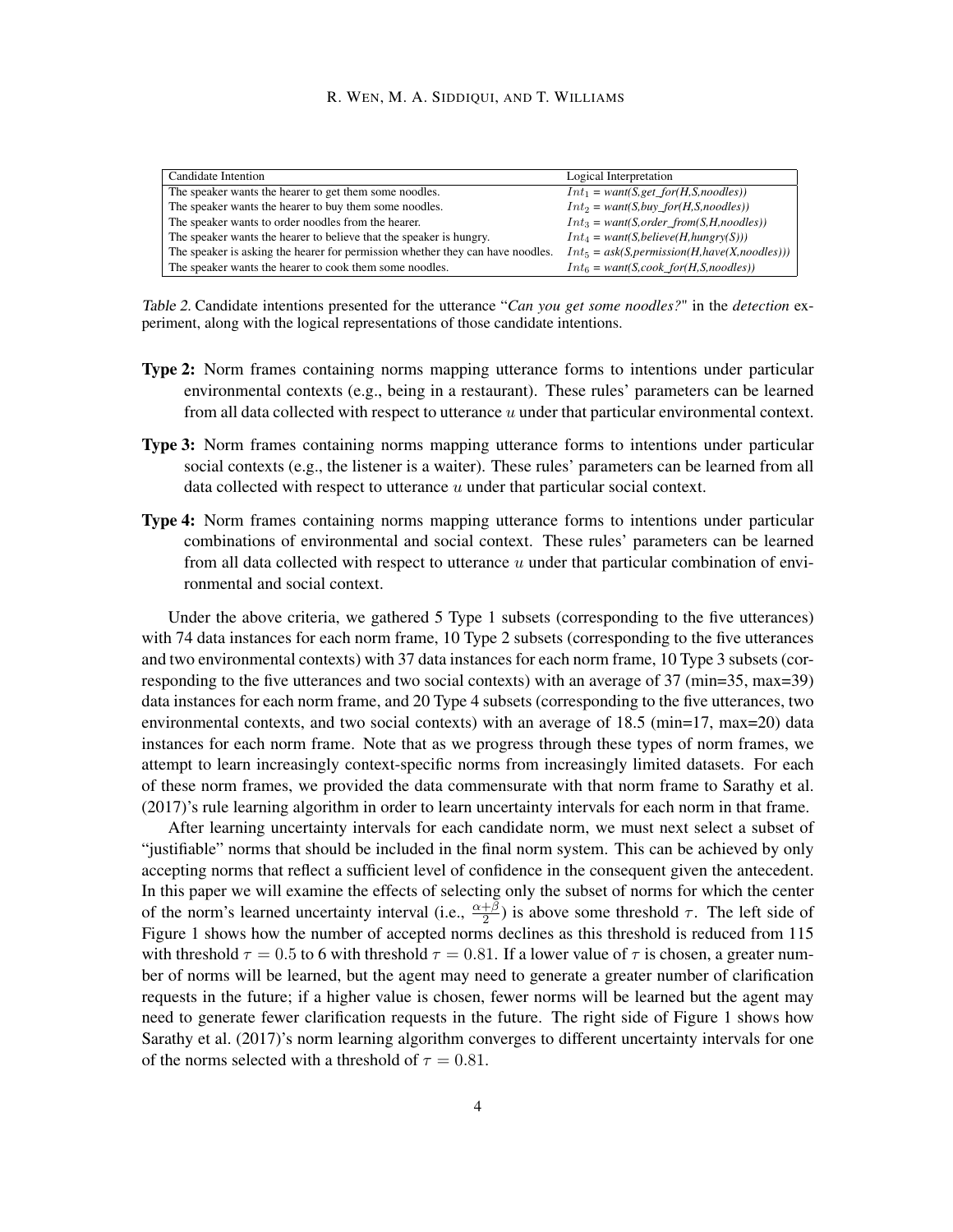- $\mathcal{N}_1 \ \big| \ \textit{QuestionYN}(S,H, will (H, get(X) \wedge \textit{nodes}(X))) \Rightarrow_{[0.88,0.96]} \textit{want}(S, get\_for(H, \textit{nodes})$  $\mathcal{N}_2$  Question  $YN(S, H, will(H, get(X) \wedge nodes(X))) \wedge \neg water(H) \Rightarrow_{[0.70,0.99]} want(S, get\_for(H, nodes))$ <br> $\mathcal{N}_3$  Stmt(S, H, need(H, get(S, noodles)))  $\wedge$  waiter(H)  $\Rightarrow_{[0.70,0.99]} want(S, get\_for(H, nodes))$  $N_3$   $\left\{\n \begin{array}{l}\n \text{Strut}(S, H, need(H, get(S, noodes))) \wedge \text{water}(H) \Rightarrow_{[0.70, 0.99]} \text{want}(S, get\_for(H, noodes)) \\
N_4 \left\{\n \text{QuestionY N}(S, H, will(H, get(X) \wedge noodes(X))) \wedge \neg in(H, restaurant) \Rightarrow_{[0.70, 0.97]} \text{want}(S, result)\n \end{array}\n \right\}$
- $Question YN(S, H, will (H, get(X) \wedge nodes(X))) \wedge \neg in(H, restaurant) \Rightarrow_{[0.70, 0.97]} want(S, get\_for(H, nodes))$
- $\mathcal{N}_5$  Stmt(S, H, should(H, get(S, noodles)))  $\Rightarrow$  [0.79,0.87] want(S, get\_for(H, noodles)

 $N_6$  Stmt(S, H, need(H, get(S, noodles)))  $\land$  in(H, restaurant)  $\Rightarrow$  [0.68,0.95] want(S, get\_for(H, noodles)

Table 3. Six learned norms  $\mathcal{N}_{1...6}$  selected by our approach when a threshold of  $\tau = 0.81$  was used. The convergence trajectories for  $\mathcal{N}_1$  is shown below in Fig. 1.



Figure 1. Left: Results from the norm learning algorithm, shows how the total of accepted norms decreases as the threshold  $\tau$  increases. The red dot shows that with threshold 0.5 (selecting norms whose uncertainty intervals are centered at a point greater than 0.5) 115 total norms are selected for adoption; the yellow dot shows that when a threshold of 0.81 is used, only 6 are selected for adoption. Right: Results from the norm learning algorithm, showing convergence to different uncertainty intervals for  $\mathcal{N}_1$  from Table 3. The dots represent the mean norm endorsements by experimental participants.

## 5. Discussion and Conclusion

We have presented the first approach to automatically learning confidence intervals for Dempster-Shafer theoretic pragmatic norms, by applying recent work on Dempster-Shafer Theoretic rule learning (Sarathy et al., 2017) to learning appropriate uncertainty intervals for robots' representations of sociocultural politeness norms. We show how this algorithm can be used with rules whose antecedents contain logically specified context descriptions of varying levels of specificity. We also demonstrated how sets of candidate norms can be selected based on the characteristics of their learned confidence intervals and how this selection process can be used to select norms that have an appropriate level of contextual specificity.

Two key challenges for future work are how to identify and generate candidate ISA understanding norms, and how to adapt those norms to facilitate lifelong learning. In this work, we selected a relatively narrow domain along with utterances that we explicitly expected to be generated due to sociocultural linguistic norms relevant to that domain. In the future it will be important to extend the methods presented in this paper to work online for long timescales over the utterances that occur naturally in human-robot dialogue, and to develop mechanisms for proposing candidate norms based on salient aspects of the robot's context. Furthermore, in future work, we plan to encode our learned norms within the pragmatic norm base (cf. Williams et al. 2015) used by the Distributed